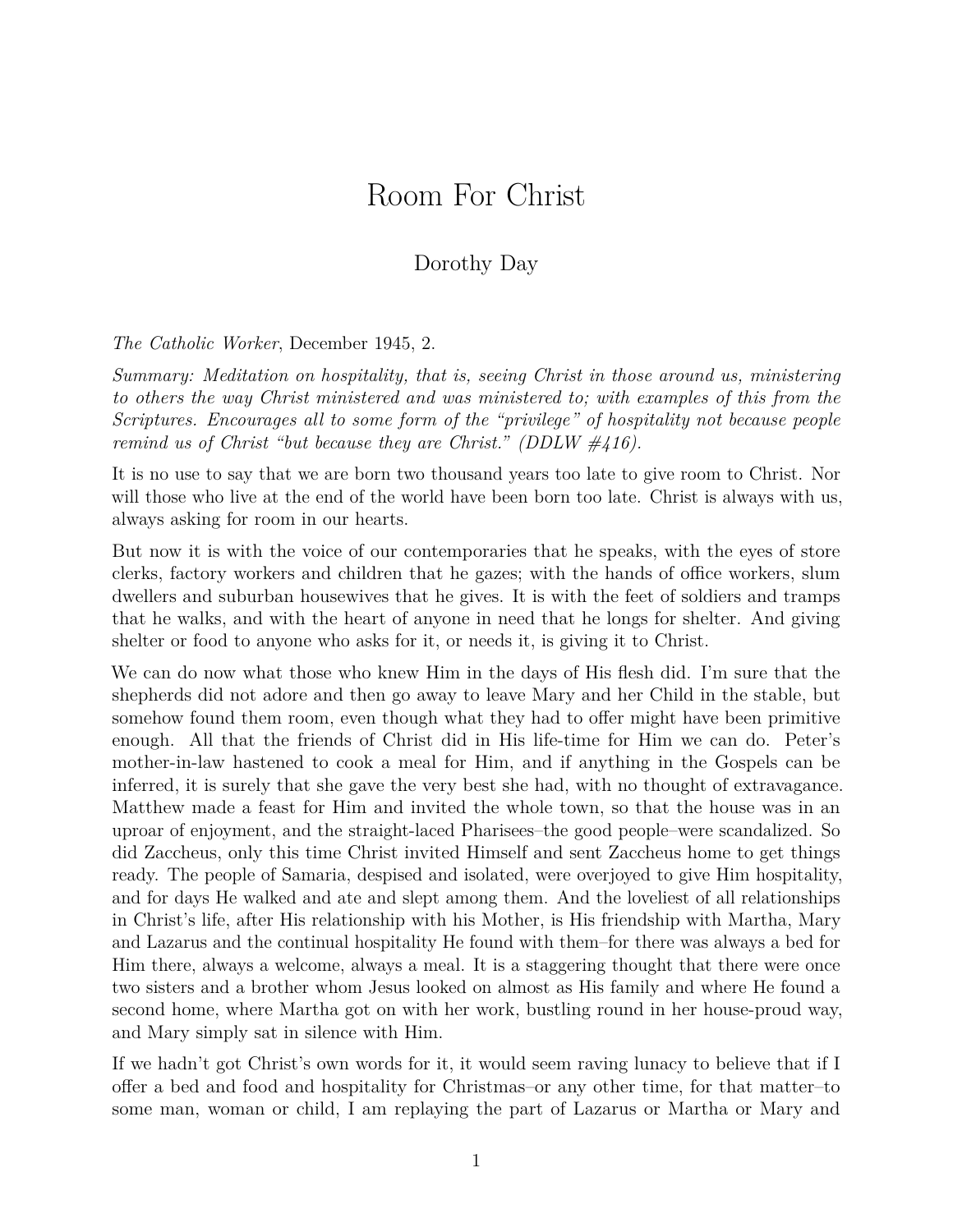that my guest is Christ. There is nothing to show it, perhaps. There are no haloes already glowing round their heads–at least none that human eyes can see. It is not likely that I shall be vouchsafed the vision of Elizabeth of Hungary, who put the leper in her bed and later, going to tend him, saw no longer the leper's stricken face, but the face of Christ. The part of a Peter Claver, who gave a stricken Negro his bed and slept on the floor at his side, is more likely to be ours. For Peter Claver never saw anything with his bodily eyes except the exhausted black faces of the Negroes; He had only faith in Christ's own words that these people were Christ. And when the Negroes he had induced to help him once ran from the room, panic-stricken before the disgusting sight of some sickness, he was astonished. "You mustn't go," he said, and you can still hear his surprise that anyone could forget such a truth; "You mustn't leave him–it is Christ."

Some time ago I saw the death notice of a sergeant-pilot who had been killed on active service. After the usual information, a message was added which, I imagine, is likely to be imitated. It said that anyone who had ever known the dead boy would always be sure of a welcome at his parents' home. So, even now that the war is over, the father and mother will go on taking in strangers for the simple reason that they will be reminded of their dead son by the friends he made.

That is rather like the custom that existed among the first generations of Christians, when faith was a bright fire that warmed more than those who kept it burning. In every house then a room was kept ready for any stranger who might ask for shelter; it was even called "the strangers' room": and this not because these people, like the parents of the dead airman, thought they could trace something of someone they loved in the stranger who used it, not because the man or woman to whom they gave shelter reminded them of Christ, but because–plain and simple and stupendous fact–he was Christ.

It would be foolish to pretend that it is easy always to remember this. If everyone were holy and handsome, with "alter Christus" shining in neon lighting from them, it would be easy to see Christ in everyone. If Mary had appeared in Bethlehem clothed, as St. John says, with the sun, a crown of twelve stars on her head and the moon under her feet, then people would have fought to make room for her. But that was not God's way for her nor is it Christ's way for Himself now when He is disguised under every type of humanity that treads the earth.

To see how far one realizes this, it is a good thing to ask honestly what you would do, or have done, when a beggar asked at your house for food. Would you–or did you–give it on an old cracked plate, thinking that was good enough? Do you think that Martha and Mary thought that the old and chipped dish was good for their guest?

In Christ's human life there were always a few who made up for the neglect of the crowd.

The shepherds did it, their hurrying to the crib atoned for the people who would flee from Christ.

The wise men did it; their journey across the world made up for those who refused to stir one hand's breadth from the routine of their lives to go to Christ. Even the gifts that the wise men brought have in themselves an obscure recompense and atonement for what would follow later in this Child's life. For they brought gold, the king's emblem, to make up for the crown of thorns that He would wear; they offered incense, the symbol of praise, to make